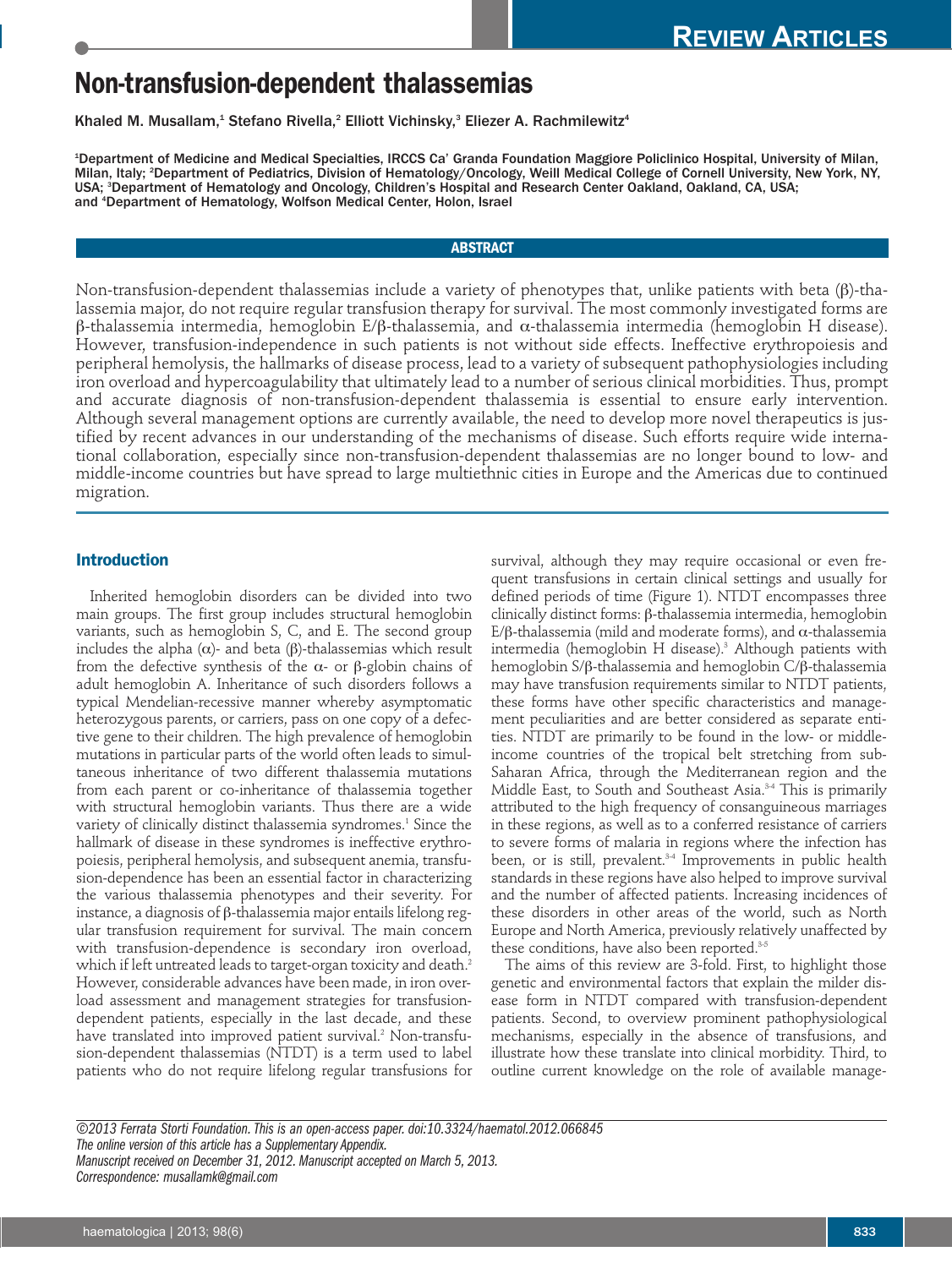ment options and summarize novel advances in therapeutic strategies. Curative therapy including bone marrow transplantation and gene therapy will not be covered as these have been recently reviewed elsewhere.<sup>6</sup>

# **Genetic and environmental modifiers of phenotype**

## β*-thalassemia*

Distinction of the various phenotypes of thalassemia is mostly based on clinical parameters, although a genotypephenotype association is established in both  $\alpha$ - and β-thalassemia syndromes (Table 1). In patients with β-thalassemia intermedia, the primary modifier of phenotype is the broad diversity of mutations that affect the β-globin gene in the homozygous or compound heterozygous state (>200 disease-causing mutations. Up-dated list available from: *http://globin.cse.psu.edu*).7 These range from mild promoter mutations that cause a slight reduction in β-globin chain synthesis to the many different mutations that result in the  $β^{\mathrm{o}}$ -thalassemias; that is, a complete absence of β-globin. Deletions of the β-globin gene are uncommon. The diversity of mutations and the consequent variable degree of a/β-globin chain imbalance are the main determinants for milder anemia and phenotype. Secondary modifiers are those that are involved directly in modifying the degree of a/β-globin chain imbalance including co-inheritance of different molecular forms of  $\alpha$ -thalassemia and effective synthesis of γ-chains in adult life.<sup>8</sup> Several genes have been uncovered which could modify γ-chain production and ameliorate phenotype; some of them are encoded in the βglobin gene cluster (δβº-thalassemia or point mutations at A-γ or G-γ promoters), while others are on different chromosomes (*BCL11A*, *KLF1*, *HBS1L-MYB*).7 Tertiary modifiers include polymorphisms that are not related to globin chain production but may have an ameliorating effect on specific complications of the disease such as iron absorption, bilirubin metabolism, bone metabolism, cardiovascular disease, and susceptibility to infection.<sup>9-10</sup> β-thalassemia

intermedia may also result from the increased production of  $\alpha$ -globin chains by a triplicated or quadruplicated  $\alpha$ -genotype associated with β-heterozygosity.<sup>11</sup>

#### *Hemoglobin E/*β*-thalassemia*

Hemoglobin E is caused by a G-to-A substitution in codon number 26 of the β-globin gene, which produces a structurally abnormal hemoglobin and an abnormally spliced non-functional mRNA. Hemoglobin E is synthesized at a reduced rate and behaves like a mild β-thalassemia. Patients with hemoglobin E/β-thalassemia coinherit a β-thalassemia allele from one parent, and the structural variant, hemoglobin E, from the other.<sup>8,12</sup> Hemoglobin E/β-thalassemia is further classified into severe (hemoglobin level as low as 4-5 g/dL, transfusion-dependent, clinical symptoms similar to β-thalassemia major), moderate (hemoglobin levels between 6 and 7 g/dL, transfusion-independent, clinical symptoms similar to β-thalassemia intermedia), and mild (hemoglobin levels between 9 and 12 g/dL, transfusion-independent, usually do not develop clinically significant problems) clinical forms; with the latter two falling into the category of NTDT.13-14 A disease scoring system that helps classify patients into mild, moderate, and severe has been proposed (Table 2).<sup>15</sup> Similar to patients with β-thalassemia intermedia, modifiers of disease severity in hemoglobin E/β-thalassemia include the type of β-thalassemia mutation, co-inheritance of a-thalassemia and determinants that increase fetal hemoglobin production, as well as tertiary modifiers of complications such as the inherited variability in the function of the gene for UDP-glucuronosyltransferase-1 underlying the more severe chronic hyperbilirubinemia and an increased occurrence of gallstones observed in some patients.<sup>13,14</sup> It should be noted that patients with hemoglobin E/β-thalassemia also show different phenotypic severity at particular stages of development. Advancing age has an independent and direct effect on the background level of erythropoietin production in response to anemia.16-18 The most notable environmental factor influ-

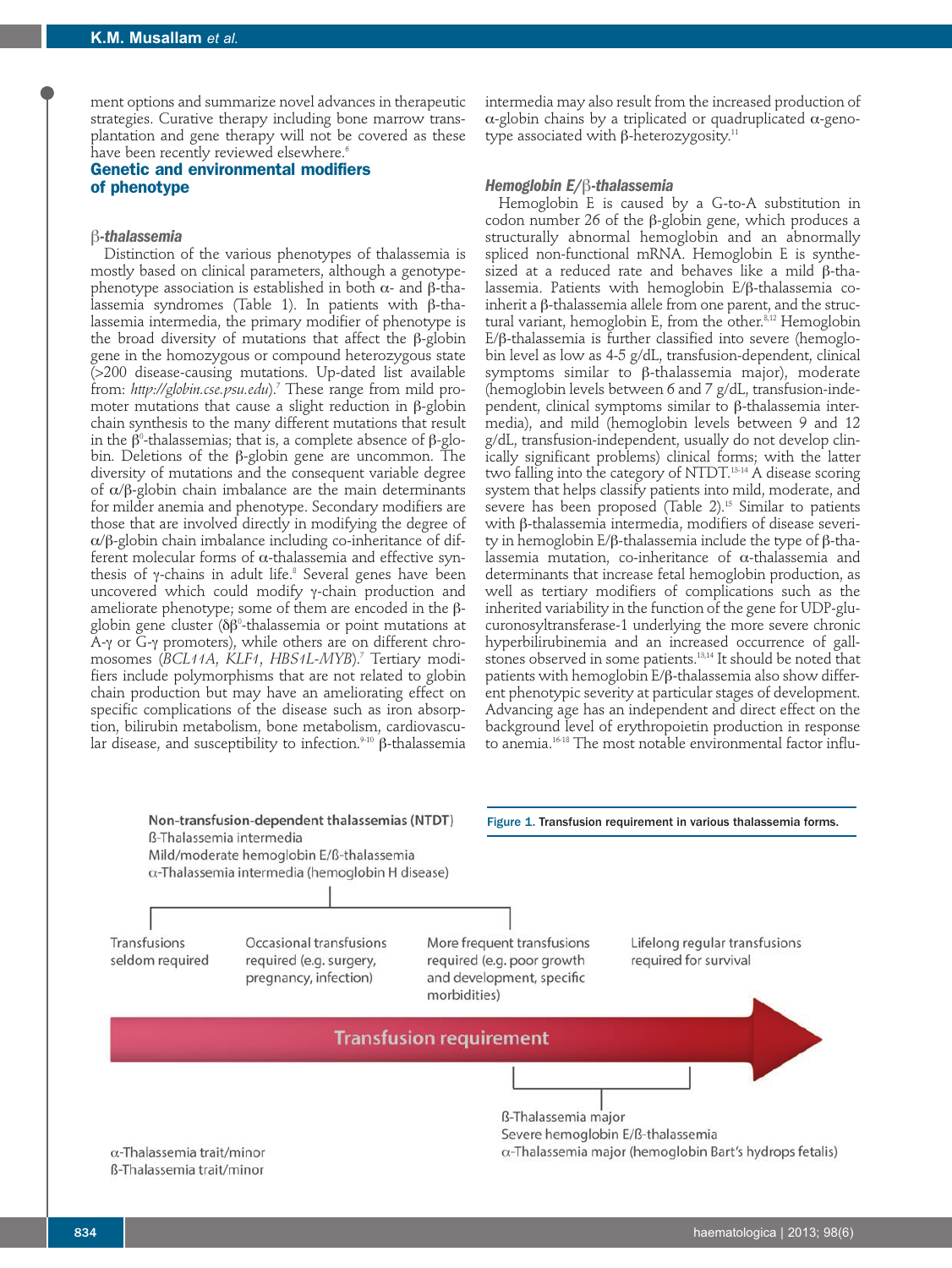affect embryonic genes and may be more severe. The different phenotypes in  $\alpha$ -thalassemia are primarily attributed to whether one ( $\alpha^{\scriptscriptstyle +}$ ) or both ( $\alpha^{\scriptscriptstyle 0}$ )  $\alpha$ -globin genes are deleted in each of the two loci (Table 1). Hemoglobin Bart's hydrops fetalis ( $\alpha$ -thalassemia major) is caused by deletion of all four a-globin genes, and patients often die *in utero*. Deletion of three  $\alpha$ -globin genes results in hemoglobin H disease ( $\alpha$ thalassemia intermedia).20,21 In addition to deletional forms, there are at least 70 forms of non-deletional hemoglobin H disease which are typically associated with a more severe phenotype, the most commonly described non-deletional hemoglobin H disease forms are hemoglobin H Constant Spring but also including hemoglobin H Paksé, Quong Sze, and Suan Dok.22-25 These deletional and non-deletional

encing phenotype in patients with hemoglobin E/β-thalassemia is infection with malaria, particularly *Plasmodium vivax*. 19

#### a*-thalassemia*

Unlike  $\beta$ -thalassemia, deficient synthesis of  $\alpha$ -globin chains in  $\alpha$ -thalassemia is typically caused by deletions within the  $\alpha$ -globin gene cluster on chromosome 16. Approximately 128 different molecular defects are known to cause  $\alpha$ -thalassemia.<sup>20,21</sup> There are many different sized deletions of the  $\alpha$ -globin genes. Southeast Asian deletion (- $\mathsf{SE}$ A) is the most common and involves both  $\alpha$ -genes, but not embryonic globin genes. Larger deletions such as (-THAI)

|  |  |  |  |  |  |  |  | Table 1. Genotype-phenotype associations in $\beta$ - and $\alpha$ -thalassemia. |
|--|--|--|--|--|--|--|--|----------------------------------------------------------------------------------|
|--|--|--|--|--|--|--|--|----------------------------------------------------------------------------------|

| <b>Phenotype</b>                          | <b>Genotype</b>                                                                                                                                                                                                                                                                                                                                                                                                                                                                                                                                                                                                                                                                                                                                                          | <b>Clinical severity</b>                                                                                                                                |
|-------------------------------------------|--------------------------------------------------------------------------------------------------------------------------------------------------------------------------------------------------------------------------------------------------------------------------------------------------------------------------------------------------------------------------------------------------------------------------------------------------------------------------------------------------------------------------------------------------------------------------------------------------------------------------------------------------------------------------------------------------------------------------------------------------------------------------|---------------------------------------------------------------------------------------------------------------------------------------------------------|
| <b>B-thalassemia</b>                      |                                                                                                                                                                                                                                                                                                                                                                                                                                                                                                                                                                                                                                                                                                                                                                          |                                                                                                                                                         |
| Silent carrier                            | • silent $\beta/\beta$                                                                                                                                                                                                                                                                                                                                                                                                                                                                                                                                                                                                                                                                                                                                                   | • Asymptomatic<br>• No hematologic abnormalities                                                                                                        |
| Trait/minor                               | • $\beta$ '/ $\beta$ , $\beta$ <sup>+</sup> / $\beta$ , or mild $\beta$ <sup>+</sup> / $\beta$                                                                                                                                                                                                                                                                                                                                                                                                                                                                                                                                                                                                                                                                           | • Borderline asymptomatic anemia<br>· Microcytosis and hypochromia                                                                                      |
| Intermedia*                               | • $\beta^{\circ}/$ mild $\beta^{\circ}$ , $\beta^{\circ}/$ mild $\beta^{\circ}$ , or mild $\beta^{\circ}/$ mild $\beta^{\circ}$<br>• $\beta$ %ilent $\beta$ , $\beta$ */silent $\beta$ , mild $\beta$ */silent $\beta$ , or silent $\beta$ /silent $\beta$<br>• $\beta^{0}/\beta^{0}$ , $\beta^{+}/\beta^{+}$ , or $\beta^{0}/\beta^{+}$ and deletion or non-deletion $\alpha$ -thalassemia<br>• $\beta^0/\beta^0$ , $\beta^+/\beta^+$ , or $\beta^0/\beta^+$ and increased capacity for $\gamma$ -chain synthesis<br>$\bullet$ Deletion forms of $\delta\beta$ -thalassemia and HPFH<br>• β <sup>0</sup> /β or β <sup>+</sup> /β <b>and</b> $\alpha\alpha\alpha$ or $\alpha\alpha\alpha\alpha$ duplications<br>$\bullet$ Dominant $\beta$ -thalassemia (inclusion body) | • Late presentation<br>· Mild-moderate anemia<br>• Transfusion-independent<br>• Clinical severity is variable and<br>ranges between minor to major      |
| Major                                     | • $\beta$ <sup>0</sup> / $\beta$ <sup>0</sup> , $\beta$ <sup>+</sup> / $\beta$ <sup>+</sup> , or $\beta$ <sup>0</sup> / $\beta$ <sup>+</sup>                                                                                                                                                                                                                                                                                                                                                                                                                                                                                                                                                                                                                             | • Early presentation<br>· Moderate-severe<br>• May require occasional or frequent<br>transfusions                                                       |
| $\alpha$ -thalassemia                     |                                                                                                                                                                                                                                                                                                                                                                                                                                                                                                                                                                                                                                                                                                                                                                          |                                                                                                                                                         |
| Silent carrier                            | $\bullet$ - $\alpha/\alpha\alpha$                                                                                                                                                                                                                                                                                                                                                                                                                                                                                                                                                                                                                                                                                                                                        | • Asymptomatic<br>• No hematologic abnormalities                                                                                                        |
| Trait/minor                               | $\bullet$ - $\alpha$ /- $\alpha$<br>$\bullet -/\alpha\alpha$                                                                                                                                                                                                                                                                                                                                                                                                                                                                                                                                                                                                                                                                                                             | • Borderline asymptomatic anemia<br>· Microcytosis and hypochromia                                                                                      |
| Deletional hemoglobin H disease*          | $\bullet -\frac{1}{2}\alpha$                                                                                                                                                                                                                                                                                                                                                                                                                                                                                                                                                                                                                                                                                                                                             | · Mild-moderate anemia<br>• Transfusion-independent<br>• Clinical severity is variable and<br>ranges between minor to major                             |
| Non-deletional hemoglobin H disease*      | $\bullet -\alpha^{\circledcirc}\alpha$                                                                                                                                                                                                                                                                                                                                                                                                                                                                                                                                                                                                                                                                                                                                   | • Moderate-severe anemia<br>• May require occasional or frequent<br>transfusions                                                                        |
| Major (hemoglobin Bart's hydrops fetalis) | $\bullet$ --/--                                                                                                                                                                                                                                                                                                                                                                                                                                                                                                                                                                                                                                                                                                                                                          | • Most develop hydrops fetalis<br>syndrome and die <i>in utero</i> during<br>pregnancy, or shortly after birth<br>• Survivors are transfusion-dependent |

*HPFH: hereditary persistence of fetal hemoglobin. \*Fall into the category of non-transfusion-dependent thalassemias (NTDT).*

#### Table 2. Mahidol score for hemoglobin E/β-thalassemia severity classification.<sup>15</sup>

| <b>Criteria</b>                                 | <b>Value</b>             | <b>Score</b> | <b>Value</b> | <b>Score</b> | <b>Value</b> | <b>Score</b> |
|-------------------------------------------------|--------------------------|--------------|--------------|--------------|--------------|--------------|
| Steady-state hemoglobin, g/dL                   |                          |              | $6 - 7$      |              | ⊂. ()        |              |
| Age of onset, years                             | >10                      |              | $2 - 10$     | $0.5\,$      |              |              |
| Age at 1 <sup>st</sup> blood transfusion, years | >10                      |              | $4-10$       |              |              |              |
| Requirement for transfusion                     | None/rare                |              | Occasionally |              | Regularly    |              |
| Size of spleen, cm                              |                          |              | $4-10$       |              | >10          |              |
| Growth retardation                              | $\overline{\phantom{a}}$ |              | $+/-$        | 0.5          | $+, s/p$     |              |

*For each criterion, a score is given depending on the value. The total sum of all scores is then interpreted as follows: mild hemoglobin E/*β*-thalassemia: severity score <4; moderate hemoglobin E/*β*-thalassemia: severity score 4-7; severe hemoglobin E/*β*-thalassemia: severity score >7.*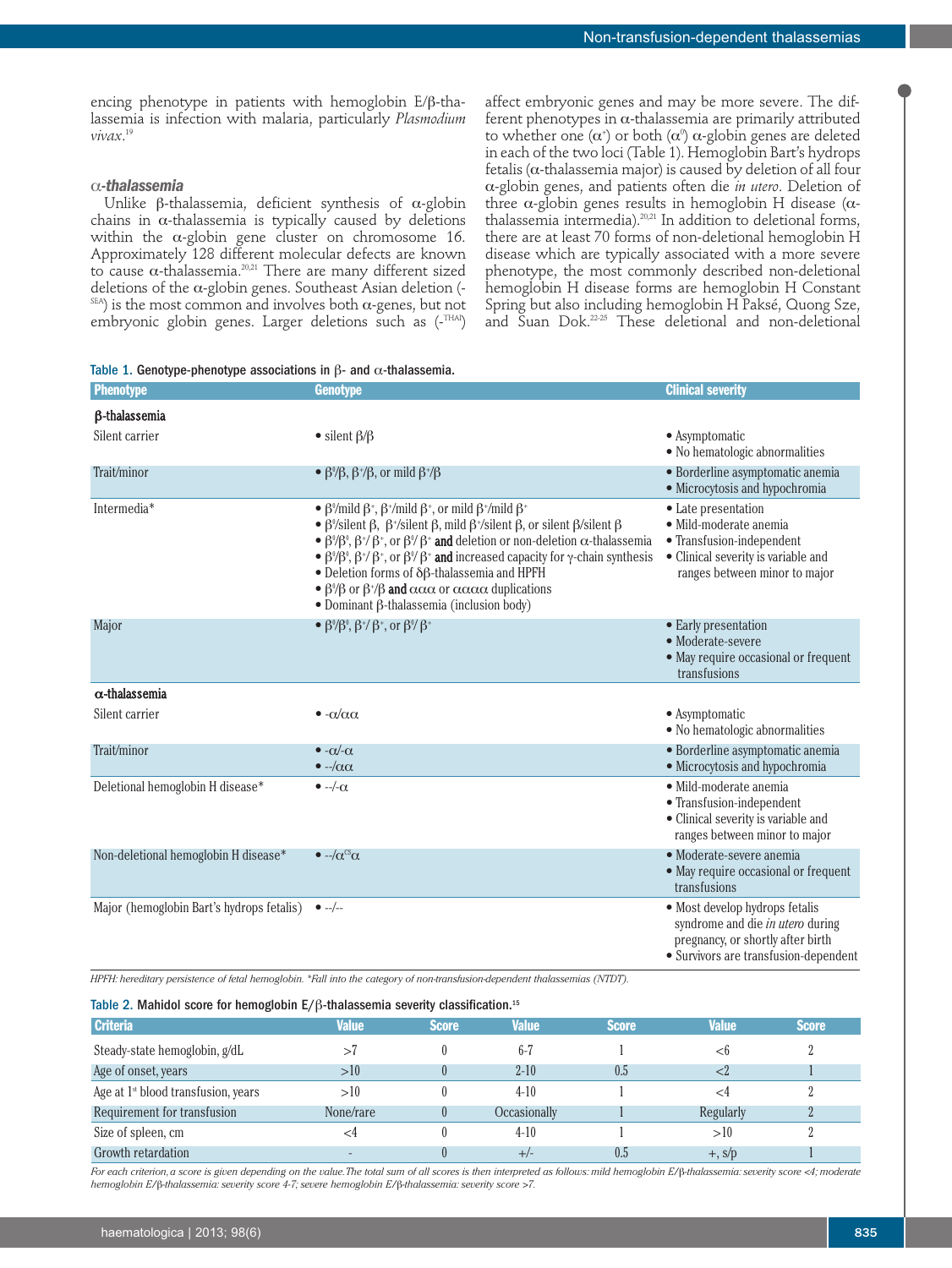hemoglobin H diseases are the NTDT forms covered in this review. It should be noted that the most severe forms of non-deletional hemoglobin H disease may become completely transfusion-dependent (hemoglobin H hydrops) in which case they are considered similar to  ${β}$ -thalassemia major patients. Studies on the role of modifiers of disease severity in  $\alpha$ -thalassemia are limited. Genetic modification may occur with co-inheritance of mutations in β-globin genes resulting in β-thalassemia, also referred to as hemoglobin H/β-thalassemia trait.<sup>22</sup> In non-deletional hemoglobin H disease there may be a role for the  $\alpha$ -hemoglobin stabilizing protein in ameliorating disease severity, although this warrants further study.<sup>8</sup>

#### **Pathophysiology and clinical manifestations**

In the absence of transfusion therapy, the plethora of underlying pathophysiological mechanisms emanating from ineffective erythropoiesis and peripheral hemolysis lead to a multitude of clinical complications in patients with NTDT (Figure 2). In cross-sectional surveys, these complications are often noted at a higher rate than in transfusiondependent patients<sup>26</sup> (Figure 3). This section describes key pathological processes and associated clinical complications in NTDT.

## *Ineffective erythropoiesis and peripheral hemolysis*

In NTDT, erythropoiesis is ineffective due to the imbalance in the production of  $\alpha$ - and β-globin chains. Unstable globin chain tetramers precipitate and undergo oxidation into methemoglobin and hemichromes with eventual separation of heme from globin. The free iron released from heme disintegration in thalassemia erythroid cells eventually catalyzes the formation of reactive oxygen species which leads to oxidation of membrane proteins, structural membrane defects, and exposure of red-cell senescence antigens such as phosphatidylserine causing premature cell death within the bone marrow (ineffective erythropoiesis) or peripheral circulation (hemolysis).<sup>27,28</sup> In states of ineffective erythropoiesis, erythroid precursors proliferate in great numbers, but a larger fraction fails to mature. Therefore, ineffective erythropoiesis is characterized by expansion, limited differentiation, and premature death of erythroid precursors.<sup>27,28</sup> Expansion of the erythron in the bone marrow is not only associated with osteoporosis and bone deformities but is also associated with homing and proliferation of erythroid precursors in the spleen and liver hematopoiesis) leading hepatosplenomegaly. The expansion of the erythron, observed both in stress erythropoiesis and ineffective erythropoiesis, suggests that the activity of factors that control steady-state erythropoiesis are enhanced to increase the

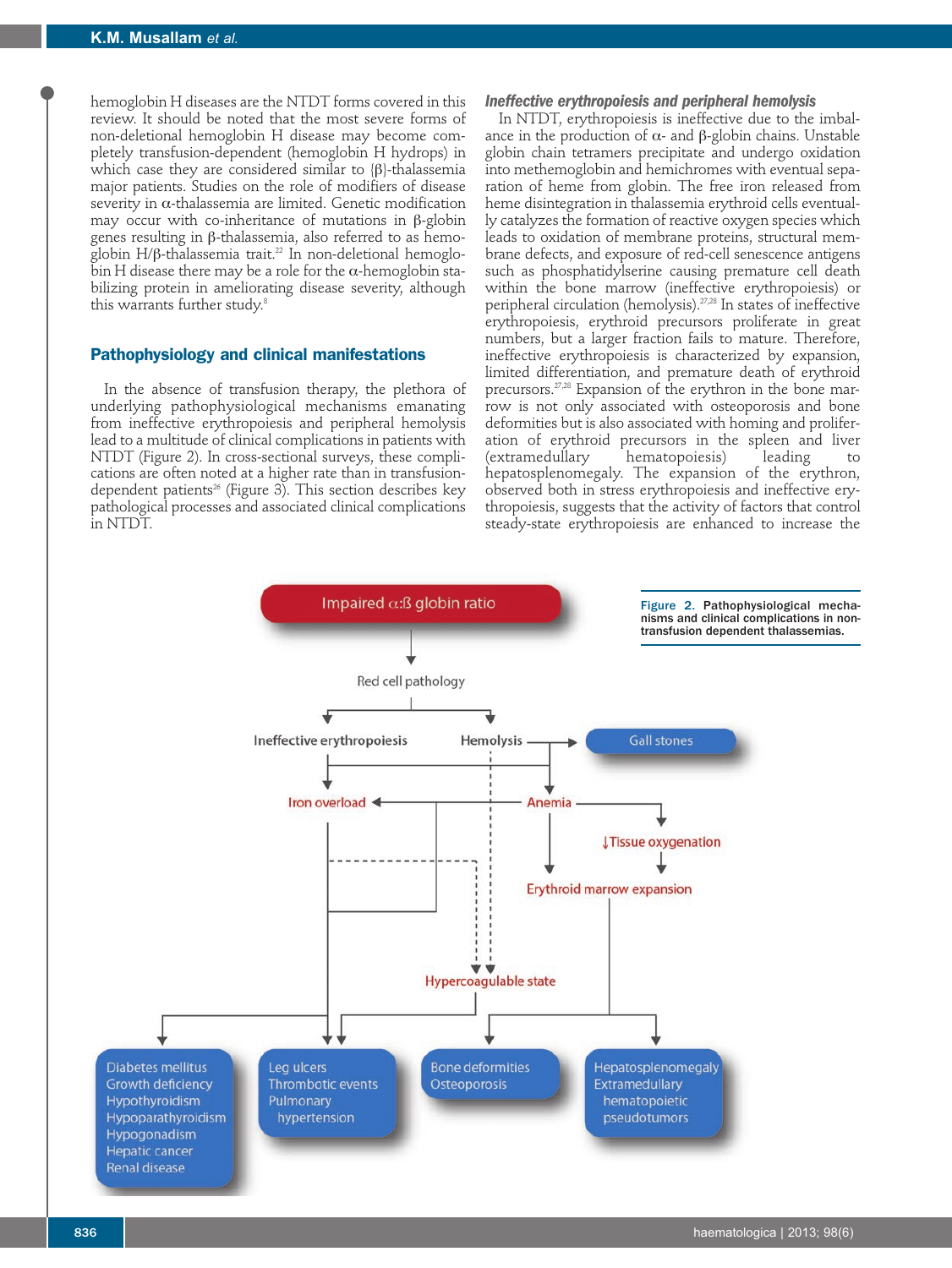production of erythroid cells. In fact, it has been shown that increased activation of Janus Kinase 2 (JAK2)/STAT5 pathway is associated with an excessive proliferation of mouse and human erythroid β-thalassemic progenitors.<sup>29</sup>

Ineffective erythropoiesis in NTDT patients also forces expansion of the hematopoietic tissue in areas other than the liver and spleen, mostly in the form of masses termed extramedullary hematopoietic pseudotumors (prevalence of approx. 20% compared to <1% in transfusion-dependent patients<sup>26,30</sup>). Almost all body sites may be involved including the lymph nodes, thymus, heart, breasts, prostate, broad ligaments, kidneys, adrenal glands, pleura, retroperitoneal tissue, skin, peripheral and cranial nerves, and the spinal canal. Paraspinal involvement (11-15% of cases) receives most attention due to the debilitating clinical consequences secondary to spinal cord compression.<sup>31</sup>

Morbidity in patients with NTDT is directly proportional to the severity of ineffective erythropoiesis and peripheral hemolysis<sup>32</sup> as these remain the hallmark of subsequent pathophysiological mechanisms including iron overload and hypercoagulability (Figure 2).

## *Dysregulated iron homeostasis and clinical iron overload*

In NTDT, ineffective erythropoiesis is the central process that leads to inappropriately low hepcidin levels and increased intestinal iron absorption.33-35 Proposed regulators of hepcidin production include growth differentiation factor-15, twisted gastrulation factor-1, hypoxia inducible transcription factors, and transmembrane protease serine-6 (TMPRSS6).36,37 However, more recently, growth differentiation factor-15 was shown to be not essential for systemic iron homeostasis in phlebotomized mice and humans.<sup>38</sup> Therefore, additional erythropoietic factors are likely to regulate hepcidin expression in NTDT patients. Regardless of the signaling mechanism, the end result is suppression of hepcidin levels, increased intestinal iron absorption, and increased release of recycled iron from the reticuloendothelial system.<sup>27</sup> This in turn leads to depletion of macrophage iron, relatively lower levels of serum ferritin, and preferential portal and hepatocyte iron loading (increased liver iron concentration),<sup>40</sup> with subsequent release into the circulation of free iron species (labile plasma iron and non-transferrin bound iron with a consequent increase in intracellular labile iron pool) that can cause target-organ damage.<sup>41</sup> By contrast, regularly transfused patients do not have low hepcidin levels, and iron is preferentially distributed to the reticuloendothelial system, thereby stimulating ferritin synthesis and its release into circulation, resulting in high serum ferritin levels. It should be noted that apart from this primary source of iron overload in NTDT patients, they can eventually accumulate iron from occasional or more frequent transfusions which may be indicated as illustrated in the management section.<sup>37</sup>

The accumulation of iron from intestinal absorption in NTDT patients is slower than that observed in transfusional siderosis and may reach 3-4 mg/day or as much as 1,000 mg/year.<sup>37</sup> A mean annual increase in liver iron concentra-



Figure 3. Differences in common clinical complications profile between nontransfusion-dependent thalassemias compared to regularly transfused β-thalassemia major patients. The figure illustrates those complications that are often observed at a higher prevalence in one group over the other in available studies and clinical settings, although all mentioned complications can exist in both entities at varying rates.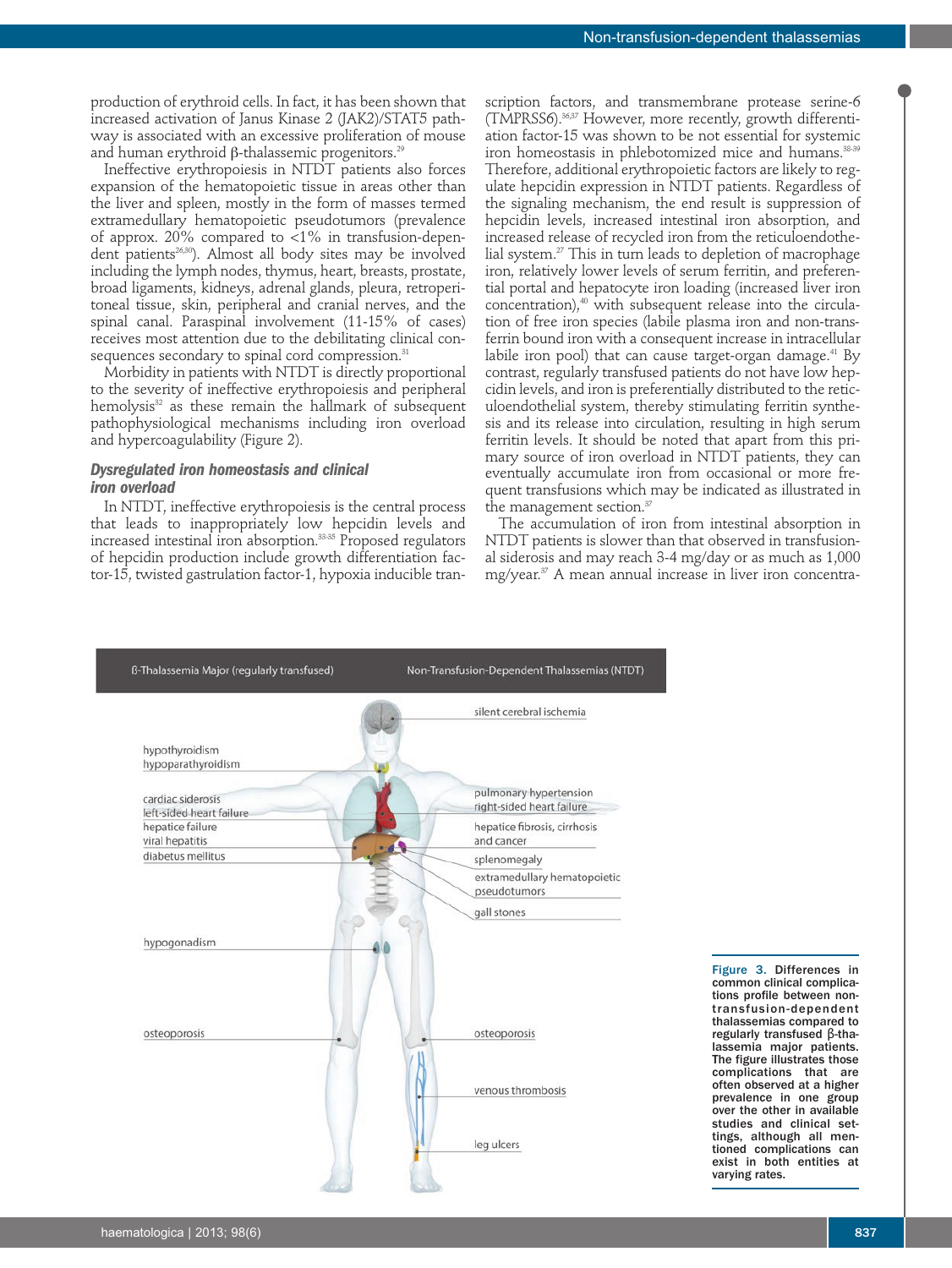tion of 0.38±0.49 mg Fe/g dry weight was observed in a recent trial including NTDT patients.<sup>42</sup> Nonetheless, iron overload in NTDT patients is a cumulative process as evident from studies documenting positive correlations between iron overload indices and advancing age.<sup>25,41,43-45</sup> Thus, a considerable proportion of NTDT patients eventually accumulate iron to liver iron concentration thresholds of clinical significance.<sup>25,40,42,46,47</sup> An association between iron loading evident from longitudinal elevations in serum ferritin level and worsening of hepatic fibrosis in patients with β-thalassemia intermedia has been established.48 Several case reports and case series also suggest an association between iron overload and hepatocellular carcinoma in this patient population.<sup>49</sup> Interestingly, cardiac siderosis and subsequent cardiac disease do not seem to be a major concern in NTDT, even in patients with considerably elevated liver iron concentration.50-53 In a recent cross-sectional study of 168 patients with β-thalassemia intermedia, higher liver iron concentration values on magnetic resonance imaging were associated with a significantly increased risk of developing thrombosis, pulmonary hypertension, hypothyroidism, hypogonadism, and osteoporosis.<sup>46</sup> Levels of 5 mg Fe/g or over were associated with a considerable morbidity risk increase.54 An association between iron overload and renal tubular dysfunction, as evident from proteinuria, has also been recently reported in β-thalassemia intermedia patients.<sup>55</sup>

#### *Hypercoagulability and vascular disease*

A hypercoagulable state has been identified in children and adults with thalassemia and remains an active area of investigation, particularly in patients with β-thalassemia.<sup>56,57</sup> Abnormalities of platelets and pathological red blood cells are believed to be the key factors causing hypercoagulability and subsequent thrombotic events, especially in splenectomized and transfusion-independent patients, making this pathophysiology highly relevant to patients with NTDT.<sup>58</sup> Several other factors have also been identified and it is often a combination of these factors that leads to a hypercoagulable state resulting in clinical thrombosis (Figure 4).<sup>59-61</sup>

Clinically, the prevalence of thrombotic events in patients with β-thalassemia intermedia can reach up to 20%, compared to less than 1% in patients with β-thalassemia major.<sup>30,62-64</sup> These events are mostly venous and primarily occur in splenectomized patients (22.5% *vs.* 3.5% prevalence rate in splenectomized *vs.* non-splenectomized

patients;  $P<0.001$ ).<sup>30,64</sup> Other risk factors for thrombotic events include advancing age, total hemoglobin level less than 9 g/dL, history of thrombotic or other vascular events, elevated platelet (>500x109 /L) and nucleated red blood cell counts  $(>300x10<sup>6</sup>/L),$ <sup>30,43,64,65</sup> while other conventional risk factors are often absent in such patients. The prevalence of overt strokes in β-thalassemia intermedia patients with a history of thrombosis ranges between  $5\%$  to  $9\%$ .<sup>66</sup> However, a higher prevalence of silent cerebral ischemia (up to 60%) has been consistently documented, especially in splenectomized adults with elevated platelet counts.<sup>66</sup> Such lesions were usually small (<0.5 cm), multiple, and involved the frontal and parietal lobes. Recent studies have also documented a high prevalence of large cerebral vessel disease (magnetic resonance angiography) and decreased neuronal function (positron emission tomography-computed tomography) primarily in the temporal and parietal lobes in similar patient cohorts.<sup>66-68</sup> A significant association between the occurrence of these abnormalities and elevated iron overload indices was noted. $\sigma$ ,68 In the general population, and in patients with sickle cell disease, these silent cerebrovascular abnormalities are associated with subsequent risk of overt stroke and neurocognitive decline, further highlighting the importance of these findings. $66$ 

Another vascular complication of NTDT (primarily βthalassemia intermedia and hemoglobin E/β-thalassemia) that was found to occur at a relatively high frequency compared to patients with β-thalassemia major is pulmonary hypertension.<sup>69</sup> However, the diagnosis of pulmonary hypertension in most available studies was performed by echocardiography and not cardiac catheterization and this may increase the rate of false positive results.70 Chronic anemia and hypoxia, iron overload, splenectomy, hypercoagulability, and microthrombotic disease of the pulmonary circulation have all been implicated in the pathophysiology of pulmonary hypertension in NTDT.71,72 Recently, decreased arginine bioavailability and nitric oxide depletion secondary to hemolysis have also been associated with pulmonary hypertension in patients with thalassemia.<sup>73-75</sup> Although pulmonary hypertension is neither associated with myocardial siderosis nor with left ventricular dysfunction in NTDT patients, it is a leading cause of right-sided heart failure.<sup>69</sup>

The risk of leg ulcers in NTDT patients increases with advancing age.<sup>43</sup> The skin at the extremities of elderly patients can be thin due to reduced tissue oxygenation mak-

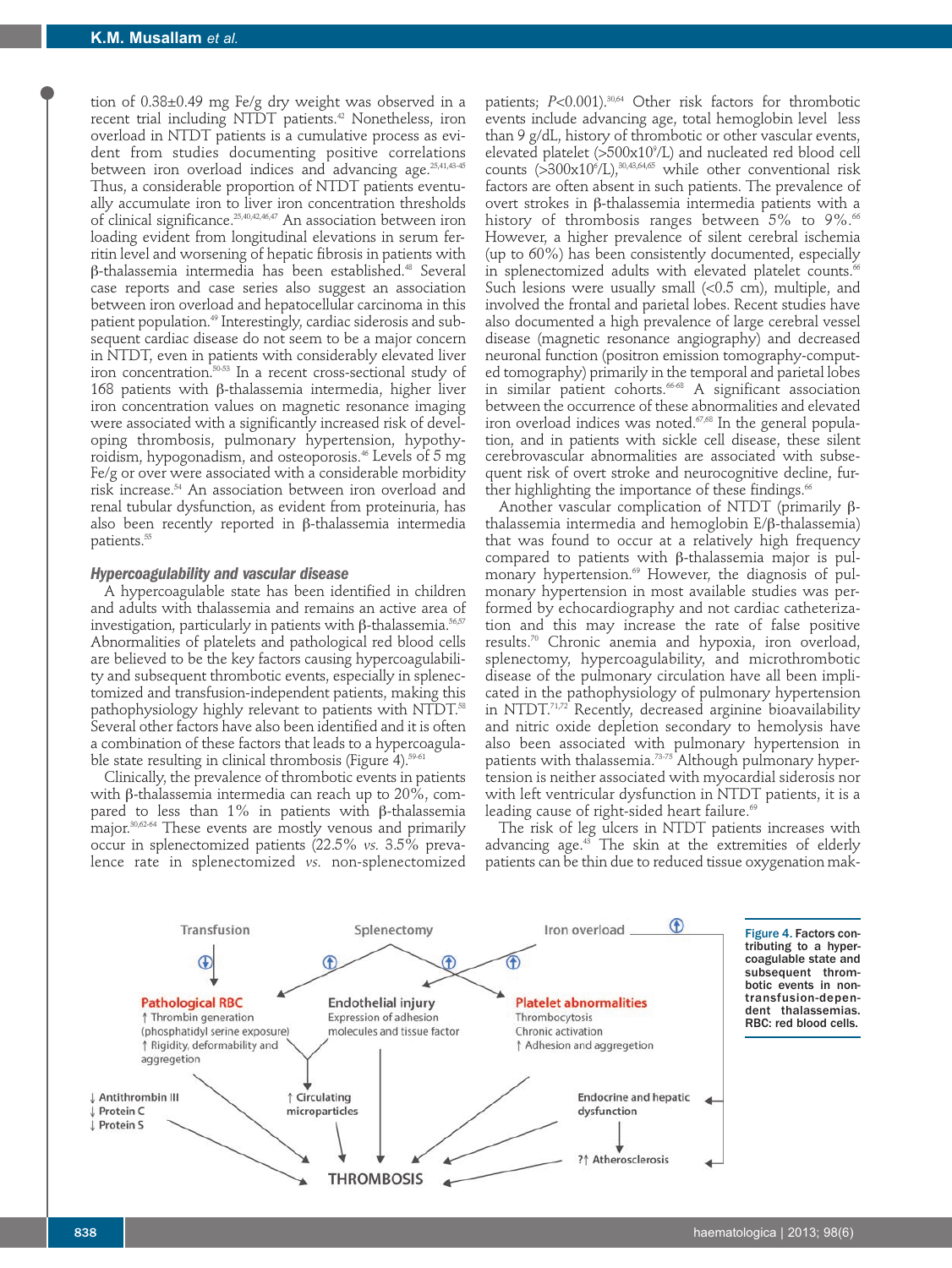ing the subcutaneous tissue fragile and increasing the risk of ulceration after minimal trauma. Transfusion-naïvety, splenectomy and hypercoagulability, low fetal hemoglobin levels, and iron overload are all risk factors for the development of leg ulcers.30,46,76 Local iron overload is also thought to be a perpetuating factor causing chronicity of lesions especially when the heme from the degraded red blood cells accumulates locally and gives a dark hue.<sup>77</sup>

## **Management**

The clinical morbidities observed in patients with NTDT may involve several organs and organ systems.<sup>71</sup> Without appropriate treatment, the incidence of these morbidities increases with advancing age.<sup>43</sup> Moreover, the multiplicity of morbidity in NTDT patients has a direct effect on patients' quality of life.<sup>7879</sup> This observation highlights the importance of timely management and prevention in this patient population. There are currently no available guidelines for the management of patients with NTDT; however, emerging data from recent studies alongside expert opinion usually help put forward a management framework for this group of patients.

#### *Splenectomy*

Splenectomy in NTDT patients can increase the total hemoglobin level by 1-2 g/dL and avoid blood transfusion therapy.14,24 However, in view of the multiplicity of adverse events associated with splenectomy, it is suggested that splenectomy should be reserved for cases of: $71,80$  1) worsening anemia leading to poor growth and development when transfusion therapy is not possible or iron chelation therapy is unavailable; 2) hypersplensim leading to worsening anemia, leukopenia, or thrombocytopenia and resulting in recurrent bacterial infection or bleeding; and 3) splenomegaly accompanied by symptoms such as left upper quadrant pain or early satiety or massive splenomegaly (largest dimension >20 cm) with concern about possible splenic rupture.<sup>71,80</sup>

As described above, abnormalities of platelets and pathological red blood cells are believed to be the key factors causing a hypercoagulable state in patients with NTDT.<sup>58</sup> These abnormalities become more prominent following splenectomy considering the beneficial role of the spleen in scavenging these procoagulant platelets and red blood cells. This puts this subgroup of patients at a higher risk of thrombotic and vascular events.<sup>60,81</sup> For instance, about 80% of pathological red blood cells are removed extravascularly by macrophages present mainly in the spleen.<sup>82</sup> Several clinical studies in patients with β-thalassemia intermedia confirm that splenectomized NTDT patients have a higher risk of venous thromboembolism (approx. 5-fold), pulmonary hypertension (approx. 4-fold), leg ulcers (approx. 4-fold), and silent cerebral infarction than non-splenectomized patients.24,30,66 The median time to thrombosis following splenectomy is approximately eight years.<sup>65</sup> This delay indicates that thrombosis in splenectomized NTDT patients is not an acute complication, but a manifestation of a chronic underlying process, further emphasizing the need for longterm treatment modalities for prevention.

It has also been suggested that the spleen may be a reservoir of excess iron and may have a possible scavenging effect on iron free species such as non-transferrin bound iron, which may explain the higher serum level of this free iron species in splenectomized NTDT patients $41$  and the

Splenectomy also places NTDT patients of all ages at risk of morbidity and mortality due to infection. These infections could have an overwhelming, fatal course such as in meningitis and sepsis. Appropriate vaccinations and antibiotic prophylaxis are critical steps in preventing overwhelming infection after splenectomy.<sup>80</sup>

## *Transfusion therapy*

Patients with NTDT may still require occasional blood transfusions during infection, pregnancy, surgery, or any setting with anticipated acute blood loss. They may also require more frequent, yet temporary, transfusions in the case of poor growth or development during childhood, or for the management of specific complications in adulthood, a setting in which the benefit of transfusion therapy has been established.24,83,84 Observational studies continue to confirm that NTDT patients who receive transfusions experience fewer leg ulcers, thrombotic events, pulmonary hypertension, and silent brain infarcts compared with transfusion-naïve patients.<sup>30,64,80,85,86</sup> Successful management of the hematopoietic compensatory extramedullary pseudotumors has also been reported using transfusion therapy with and without radiation or surgery, especially in the most debilitating cases with paraspinal involvement.<sup>31</sup>

It is absolutely essential to assess the patient carefully over the first few months after the diagnosis is established and not to embark on any treatment modality, especially transfusion therapy, too hastily. Many patients with NTDT, who may not need regular transfusion, embark on a life of unnecessary treatment of this kind, particularly if they present with an unusually low hemoglobin level during a period of intercurrent infection. Even if a few transfusions have been administered in the acute situation, immediate commitment to a transfusion program is not recommended. It is worthwhile trying to evaluate the patient in the non-emergency situation from the untransfused baseline: i.e. to withdraw transfusions and observe the situation carefully. In fact, some children with NTDT, specifically with hemoglobin E/β-thalassemia, have a remarkable ability to adapt to low hemoglobin levels.16-17 Instead, the patient's wellbeing, particularly with respect to activity, growth, development, and the early appearance of skeletal changes or other disease-complications are the factors to be taken into consideration.<sup>80</sup>

The main concern with transfusion therapy is the risk of iron overload, especially in NTDT patients who have already accumulated considerable amounts of iron due to increased intestinal absorption. The risk of alloimmunization should also be considered in minimally transfused and newly transfused patients, those at an old age at first transfusion, and in splenectomized patients. The risk of alloimunization is 1-1.6% after transfusion of one blood unit.<sup>87</sup> This is of particular importance during pregnancy when fully phenotyped matched blood or transfusion alternatives should be considered.<sup>88</sup>

#### *Iron chelation therapy*

The same measures available for the assessment of iron overload in patients with transfusion-dependent β-thalassemia major can be used in NTDT. Whenever available, measurement of liver iron concentration by non-invasive means (R2 or R2\* magnetic resonance imaging) is recom-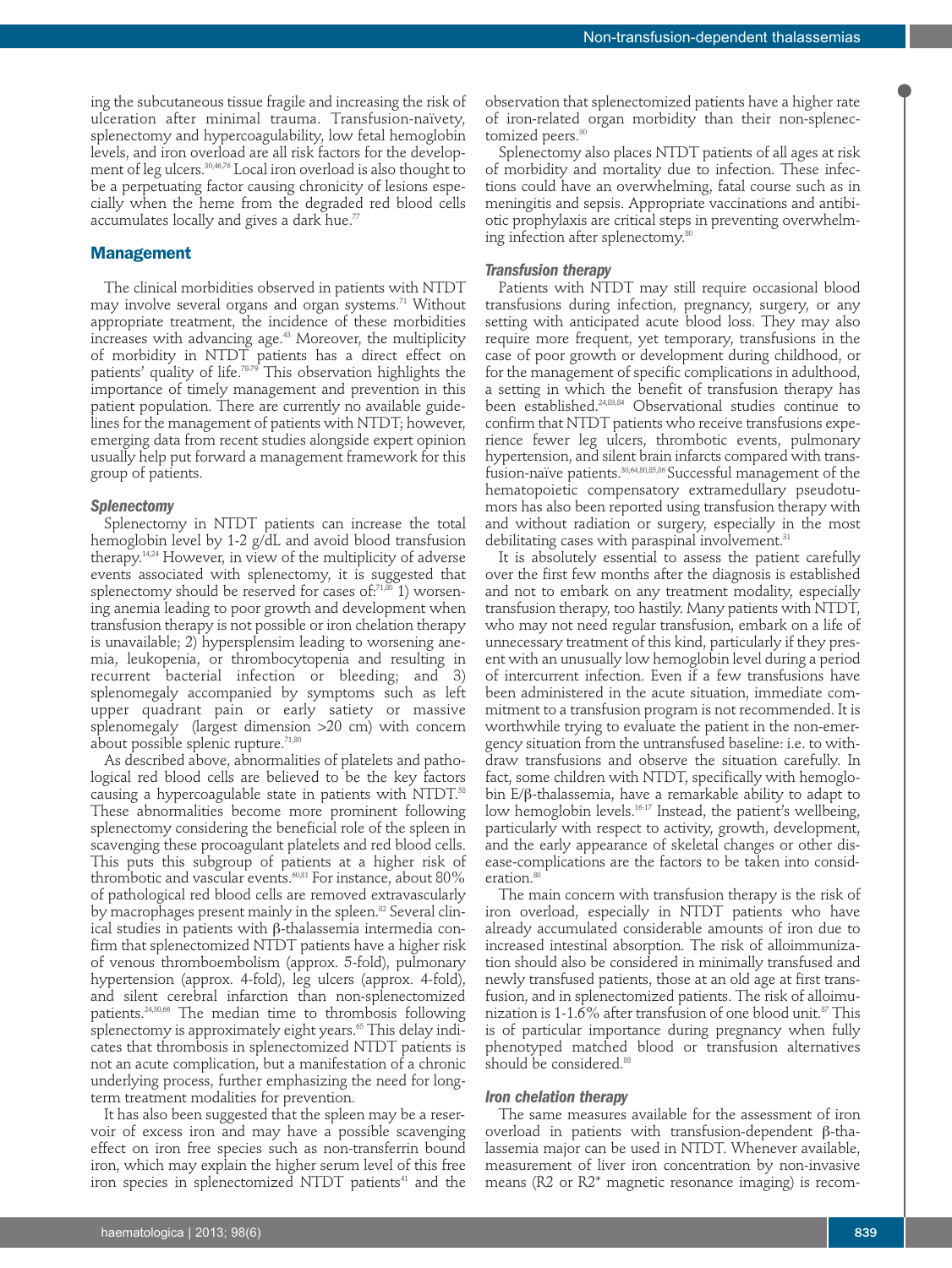mended.37 Considering the slow kinetics of iron loading in NTDT, there is no need to start assessment of liver iron concentration before patients reach ten years of age,<sup>36</sup> particularly since there is a low prevalence of iron-related morbidities in patients under ten years of age.<sup>43</sup> These can be measured at one- or even 2-year intervals; however, closer monitoring may be needed to tailor therapy in patients eligible for iron chelation.36 In resource-poor countries where measurement of liver iron concentration may not be available, serial measurements of serum ferritin level every three months are recommended. However, serum ferritin levels should be interpreted with caution.<sup>37</sup> Although there is a positive correlation between serum ferritin level and liver iron concentration in NTDT patients, 25,42,44,47 the ratio of serum ferritin to liver iron concentration is lower than in patients with β-thalassemia major.40,44,47,51 Therefore, spot measurements of serum ferritin level may underestimate iron overload and delay therapy in patients with NTDT if they are to be interpreted in the same way as β-thalassemia major patients. Although current evidence suggests that patients with NTDT are less likely to develop cardiac siderosis,<sup>50-53</sup> cardiac magnetic resonance T2\* assessment may still be warranted in older patients with high iron burden.<sup>37</sup> Data on the use of other iron overload indices, such as transferrin saturation or non-transferrin bound iron, in NTDT patients are still limited; therefore, no recommendations regarding their use in clinical practice can be made at this time.<sup>37</sup>

Iron chelation therapy is indicated in NTDT patients aged ten years or over, (or fifteen years and over in deletional hemoglobin H disease) and having liver iron concentration levels 5 mg Fe/g or over dry weight (or serum ferritin level ≥800 ng/mL when liver iron concentration measurement is unavailable) as these thresholds indicate increased ironrelated morbidity risk.<sup>36,43,54,89,90</sup> Deferasirox is the only iron chelator to have been evaluated in a randomized clinical trial in patients with NTDT.<sup>42,91</sup> The drug showed efficacy in reducing liver iron concentration in NTDT patients aged ten years or over and with a liver iron concentration of 5 mg Fe/g or over dry weight at starting doses of  $5$  or  $10$ mg/kg/day. It recently received approval by the US Food and Drug Administration (FDA) and the European Medicines Agency (EMA) for NTDT. The drug showed acceptable safety down to liver iron concentration values of 3 mg Fe/g dry weight (serum ferritin level of 300 ng/mL).

Available reports on the efficacy and safety of other iron chelators (deferoxamine and deferiprone) in reducing iron burden in patients with NTDT are limited to case reports and small case series, although benefits have been observed and warrant further consideration, especially in resourcepoor countries.92-94 A beneficial effect of iron chelation in reducing clinical morbidity risk in patients with NTDT is suggested by observational studies and further long-term studies in this direction are needed.<sup>30,48</sup>

#### *Fetal hemoglobin induction*

As discussed above, increased production of γ-globin, which, similar to β-globin, combines with  $α$ -globin chain (fetal hemoglobin), results in improvement in  $\alpha/\beta$ -globin chain imbalance and more effective erythropoiesis. This partly explains the more favorable phenotype in some patients with β-thalassemia intermedia and hemoglobin E/β-thalassemia compared with transfusion-dependent βthalassemia major. Recent clinical studies have substantiated the quantitative ameliorating effect of increased fetal hemoglobin production on the clinical course in a variety of

patients with NTDT.<sup>76,95-100</sup> The earliest attempts to induce fetal hemoglobin through DNA methylation inhibition with 5-azacytidine were encouraging, although these were later hampered by concerns about the safety of this agent.<sup>101</sup> More recently, this approach has been revisited with the use of a safer demethylating agent, decitabine. A pilot study on 5 patients with β-thalassemia intermedia showed that subcutaneous decitabine given at 0.2 mg/kg two times per week for 12 weeks increased total hemoglobin level by an average of 1 g/dL. Favorable changes in red blood cell indices were also noted and a call for larger studies was made.<sup>102</sup> After being identified as a potent inducer of fetal hemoglobin, hydroxyurea became one of the key therapeutic agents for the management of patients with sickle cell disease. In studies including NTDT patients, mean increases in total hemoglobin level average approximately 1.5 g/dL, although results in these studies are highly variable.<sup>101</sup> This increase remains essential since, for example, a difference between a severe and mild hemoglobin E/β-thalassemia patient is only 1-2 g/dL.15 Improvement in anemia is usually associated with better exercise tolerance, appetite, and sense of general wellbeing. Favorable effects on certain morbidities such as pulmonary hypertension, leg ulcer, and extramedullary hematopoietic pseudotumors have also been observed.<sup>10</sup> However, available evidence on hydroxyurea comes from small single-arm trials or retrospective cohort studies, and it has been difficult to determine predictors of response or the optimal dose and duration of therapy.101 Randomized clinical trials with hydroxyurea in patients with NTDT are called for, especially given that the effects of hydroxyurea seem to extend beyond fetal hemoglobin induction and may improve the hypercoagulable state of the disease through effects on phosphatidylserine externalization in the red cell.103 Favorable responses to short-chain fatty acid (butyrate derivatives) inducers of fetal hemoglobin in small studies involving NTDT patients have also been documented, although effects were less notable in long-term therapy.<sup>101</sup>

The use of recombinant human erythropoietin or the newer erythropoietic stimulating agent darbepoetin alfa in patients with NTDT is associated with increases in total hemoglobin level.104 When such agents were combined with fetal hemoglobin inducers in NTDT patients, an additive effect on total hemoglobin augmentation was noted, although mostly at high doses.<sup>101</sup> However, so far, such treatment options remain investigational and should be performed under carefully controlled trials.

#### *Management of specific complications*

The *Online Supplementary Appendix* highlights management options for specific clinical complications in NTDT patients.

#### **Novel therapeutic approaches**

In this section, we discuss the rationale and progress with several key strategies that are being or deserve to be developed to provide novel management options for patients with NTDT.

## *Modulators of erythropoiesis and iron metabolism in NTDT*

Mouse models mimicking human NTDT (exhibiting non-transfusion dependent anemia, aberrant erythrocyte morphology, hepatosplenomegaly, and iron overload) have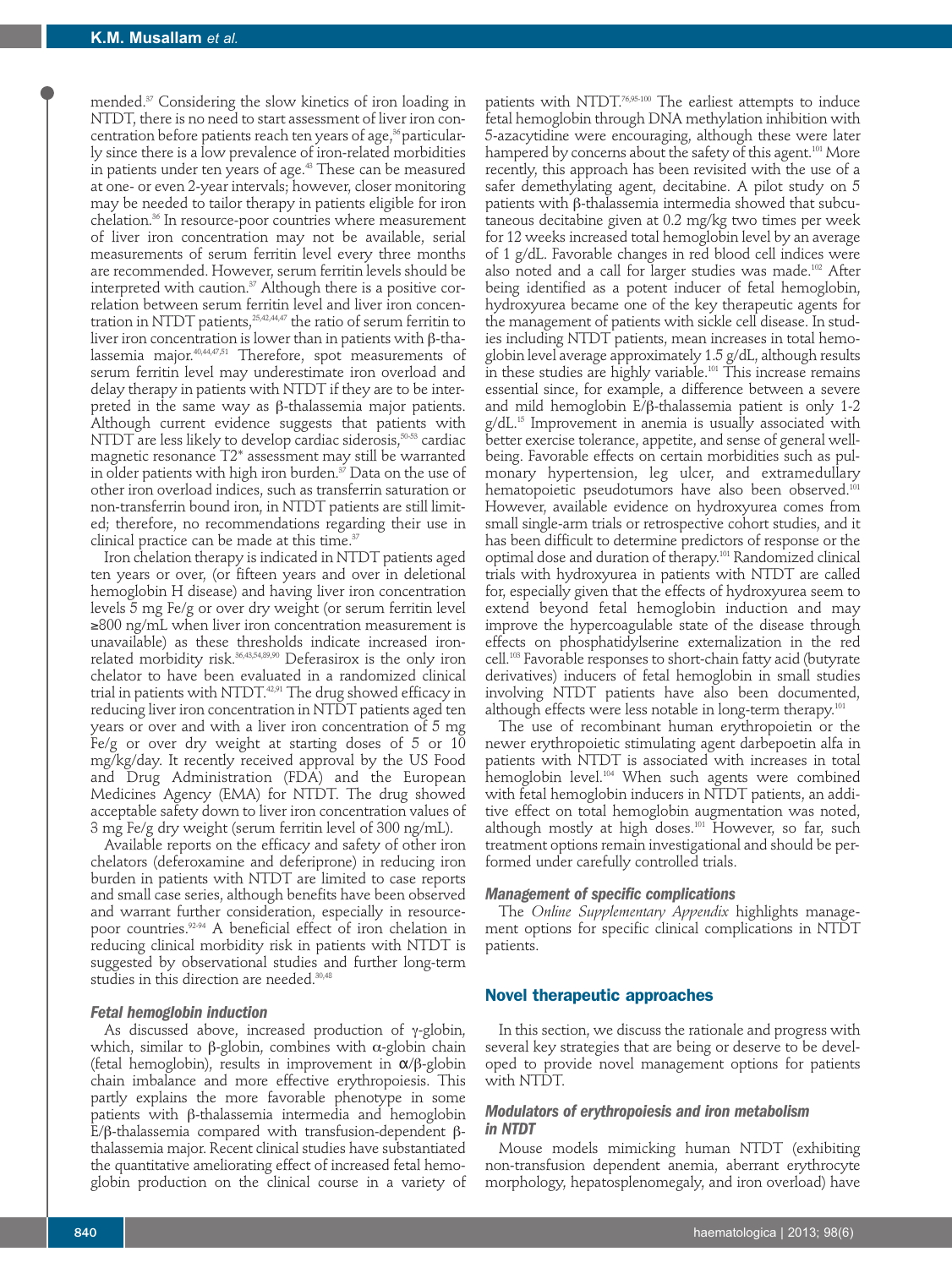been generated and allowed several potential therapeutic targets to be evaluated. This is done by heterozygous deletion of both the β-minor and β-major or deletion of both βmajor genes, respectively indicated as th3/+ and th1/th1.

#### *JAK2 inhibitors*

As indicated previously, JAK2 is a signaling molecule that regulates proliferation, differentiation, and survival of erythroid progenitors in response to erythropoietin. In murine models and patients with β-thalassemia, erythroid precursors express elevated levels of phosphorylated active JAK2 (pJAK2) and other downstream signaling molecules that promote proliferation and inhibit differentiation of erythroid progenitors. In *th3*/+ mice, erythroid hyperplasia and massive extramedullary hematopoiesis were associated with high erythropoietin levels and persistent JAK2 phosphorylation. Furthermore, early erythroid progenitors fail to differentiate, and hyperproliferate in the bone marrow, spleen and liver, thus contributing to hepatosplenomegaly.27,29 Given the role of JAK2 in the pathophysiology of ineffective erythropoiesis, it has been hypothesized that JAK2 inhibitors (JAK2is) may be effective in preventing the severe complications associated with β-thalassemia.105 Studies in *th3*/+ mice have shown that a short treatment with a JAK2i can affect ineffective erythropoiesis and decrease spleen size. In particular, in untransfused *th3*/+ mice, a JAK2i reduces both ineffective erythropoiesis (fewer bone marrow erythroid progenitors) and splenomegaly with minimal effect on red blood cell synthesis. $29,106,1$ 

If data from *th3*/+ mice can be translated to humans, JAK2i may allow NTDT patients to avoid splenectomy, thereby preventing additional pathophysiological sequelae, such as increased iron absorption, potential infections and thrombosis. Results from clinical studies in patients with myeloproliferative disorders, characterized by activating *JAK2* mutations, suggest that the JAK2i ruxolitinib is an effective treatment option with a tolerable safety profile.<sup>108</sup> Concerns were raised in patients treated chronically with ruxolitinib for more than eight months.108 However, NTDT differ considerably from JAK2-related neoplasms in that the activity of JAK2 is mediated by relatively high erythropoietin levels (and not a mutation in *JAK2*) and the progression of splenomegaly and extramedullary hematopoiesis occur more slowly in NTDT than in polycythemia vera/myelofibrosis patients. Thus, it is possible that the beneficial effects of JAK2is in NTDT will be achieved with reduced doses, shorter intermittent courses, and relatively fewer complications.105

#### *Hepcidin modulation*

Because of hepcidin deficiency, NTDT patients develop iron overload in a manner similar to hereditary hemochromatosis. Thus, hepcidin therapy curbing hyperabsorption of dietary iron may be beneficial in these patients. Furthermore, high hepcidin levels may lead to redistribution of iron from parenchyma to macrophages that could potentially limit target-organ toxicity. It is also possible that in NTDT patients, excessive iron supply to developing erythrocytes may contribute to the hyperproliferation of erythroid precursors and stimulate ineffective and extramedullary erythropoiesis. Finally, it might also decrease heme synthesis, limiting the formation of hemichromes. Therefore, administration of hepcidin could not only help manage iron loading but could also diminish

the severity of erythroid pathologies.

Since in *th3*/+ mice endogenous hepcidin is inappropriately low and the iron absorbed by *th3*/+ mice is excessive in relation to the amount of iron needed to maintain their hemoglobin levels, it has been hypothesized that moderate hepcidin supplementation could limit iron absorption without interfering with the need of iron for erythropoiesis.34 To test this hypothesis, *th3*/+ mice that overexpress hepcidin in the liver were generated.<sup>109</sup> In fact, moderate hepcidin overexpression in *th3*/+ mice reduced iron content in the liver and spleen. Furthermore, these mice exhibited higher hemoglobin levels, decreased reticulocyte counts, reduction in splenomegaly and liver extramedullary hematopoiesis, and more normal spleen architecture.<sup>109</sup> Due to the important role of TMPRSS6 in suppressing hepcidin, studies have evaluated whether the increased expression of hepcidin observed in *Tmprss6*-/ mice could be beneficial in animals affected by β-thalassemia. Lack of *Tmprss6* in mice affected by β-thalassemia significantly improved iron overload and anemia in *Tmprss6*-/- *th3*/+ mice.110 Overall, these observations suggest that development of new pharmacological agents to increase hepcidin expression could be extremely valuable in the treatment of NTDT.<sup>111</sup> Hepcidin agonists (minihepcidins) have been recently developed and showed benefit in mouse models with severe hemochromatosis.<sup>112-113</sup>

#### *Apo-transferrin*

Iron is transported between sites of acquisition, storage, and utilization by transferrin. The main role of this liversynthesized molecule is to deliver iron to cells by receptormediated endocytosis. Low hepcidin expression causes excess circulatory iron, saturation of transferrin, and accumulation of toxic non-transferrin bound iron. Likewise, hypotransferrinemia, an inherited defect in transferrin expression, is associated with increased plasma non-transferrin bound iron and low hepcidin expression.<sup>34</sup> Transferrin circulates in three forms: diferric-transferrin, monoferrictransferrin, and apo-transferrin, depending on the iron available. In *th1/th1* mice, daily apo-transferrin injections resulted in increased hemoglobin, reduced reticulocytosis, smaller red blood cells with lower mean corpuscular hemoglobin, normalized red blood cell survival (likely as a consequence of reduced hemichromes precipitation on red blood cell membranes), decreased erythropoietin, improved maturation and decreased apoptosis of erythroid precursors, reversed splenomegaly, improved extramedullary hematopoiesis, and increased hepcidin expression.<sup>114</sup>

These observations demonstrate that apo-transferrin therapy is useful not only in the management of iron overload, but could also diminish the severity of ineffective erythropoiesis and anemia and indicate the importance of transferrin as a regulator of liver hepcidin expression. Taken together, apo-transferrin therapy would simultaneously reduce circulating non-transferrin bound iron and aberrant parenchymal iron deposition, improve anemia and ineffective erythropoiesis, and reduce further iron overload. If administration of apo-transferrin proves to be relatively free of side effects, it could provide an additional major improvement over existing therapy in patients with NTDT.

Table 3 illustrates how such novel therapies may potentially be used in the management of NTDT patients. These new approaches, especially hepcidin modulators and transferrin, may ameliorate ineffective erythropoiesis and prevent iron overload in the early stage of the disease.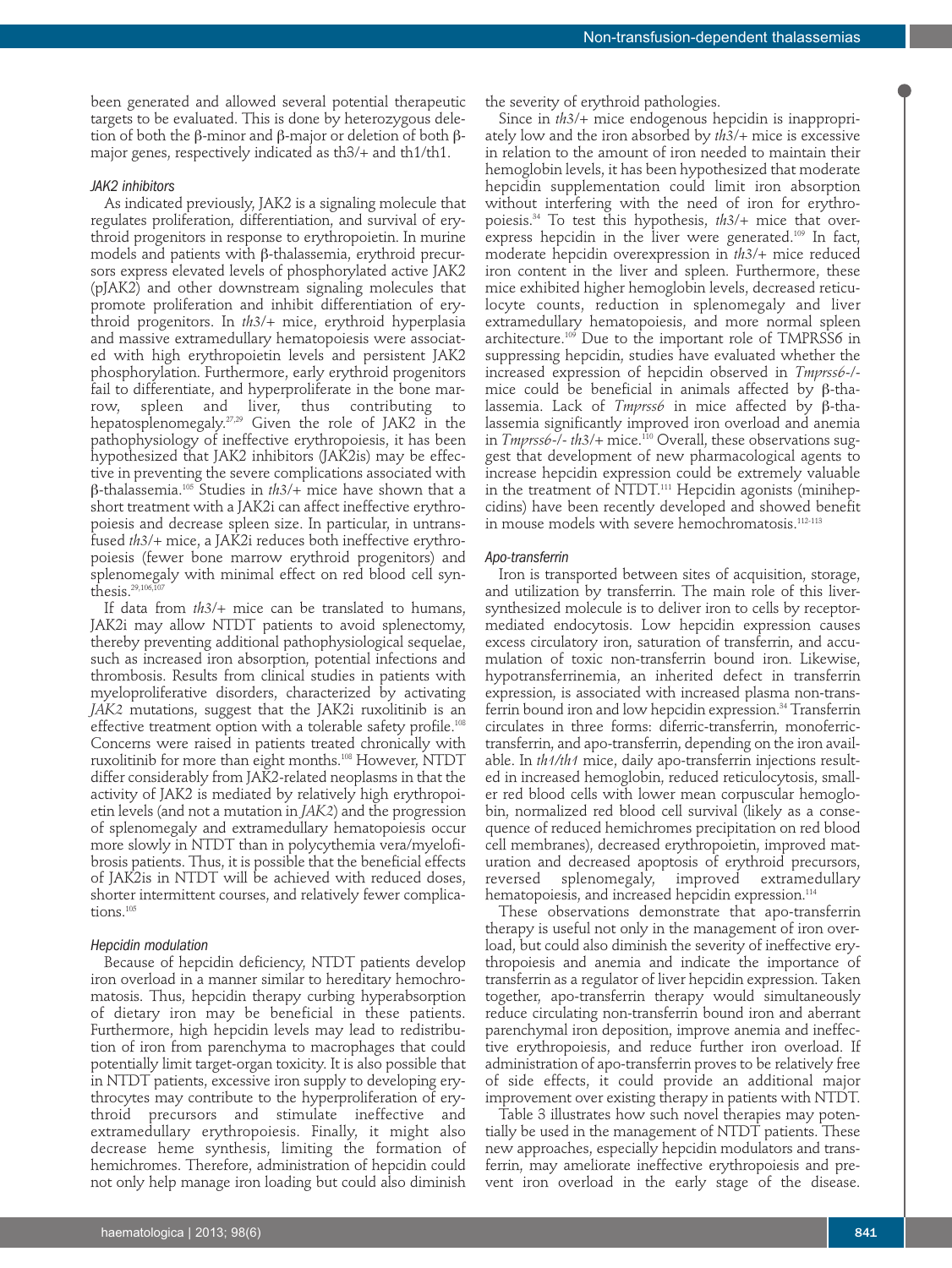Table 3. Potential new treatment modalities for ineffective erythropoiesis and iron overload in non-transfusion dependent patients.

| <b>Modality</b>                          | <b>Treatment</b>                                                     | <b>Target outcomes</b>                                                                                              |
|------------------------------------------|----------------------------------------------------------------------|---------------------------------------------------------------------------------------------------------------------|
| JAK2 inhibitors                          | Short-term and as required based<br>on hepatosplenomegaly parameters | Rapid reversal of hepatosplenomegaly; improvement of anemia                                                         |
| Hepcidin modulators                      | Long-term                                                            | Prevention or reversal of hepatosplenomegaly; prevention of iron overload;<br>improvement of anemia                 |
| Hepcidin modulators<br>$+$ iron chelator | Long-term                                                            | Prevention or reversal of hepatosplenomegaly; prevention and/or reversal<br>of iron overload; improvement of anemia |
| Transferrin                              | Long-term                                                            | Prevention or reversal of hepatosplenomegaly; improvement of anemia;<br>mild prevention of iron overload            |
| Transferrin $+$ iron chelator            | Long-term                                                            | Prevention or reversal of hepatosplenomegaly; improvement of anemia;<br>prevention and/or reversal of iron overload |

However, they might also be beneficial if used in later stages of the disease (after iron overload is already established) in combination with iron chelators to slow down the iron absorption while iron is being removed and hence to accelerate the detoxification.

## *Targeted fetal hemoglobin induction*

Although several molecular determinants of fetal hemoglobin expression have been previously identified, only recently were the details of the developmental switching of fetal to adult hemoglobin uncovered. Importantly, recent molecular investigations of this process have provided promising targets for therapeutic purposes to induce fetal hemoglobin. Such molecules include BCL11A, MYB, and KLF1 that have largely been identified as a result of human genetic studies.115 Correction of sickle cell disease in adult mice by interference with fetal hemoglobin silencing (inactivation of *BCL11A*) has been recently documented.<sup>116</sup> Moreover, epigenetic partners of these factors have been identified for which small molecule inhibitors already exist. The clinical development of therapeutics for these targets could be the future path for NTDT and other hemoglobinopathies.<sup>101,115</sup>

## **Conclusions**

It has now been established that morbidity in NTDT patients is more common and serious than previously recognized, and these patients should be carefully followed for early diagnosis and management of complications. This is essential given that the prevalence of such thalassemia forms is shifting towards a global distribution that could have serious implications for public health. It should be noted, however, that several of these complications still lack sufficient data to allow us to recommend specific guidelines for treatment. Therefore, recommendations about specific treatments should be made separately for each patient on an individualized basis until more data are available. Moreover, better understanding of the underlying pathophysiological mechanisms should allow novel therapeutics to be developed in clinical trial programs.

#### *Authorship and Disclosures*

*Information on authorship, contributions, and financial & other disclosures was provided by the authors and is available with the online version of this article at www.haematologica.org.*

## **References**

- 1. Weatherall DJ, Clegg JB. The thalassaemia syndromes. 4<sup>th</sup> ed. Oxford: Blackwell Science; 2001.
- 2. Rachmilewitz EA, Giardina PJ. How I treat thalassemia. Blood. 2011;118(13):3479-88.
- 3. Weatherall DJ. The definition and epidemiology of non-transfusion-dependent thalassemia. Blood Rev. 2012;(26 Suppl 1):S3-6.
- 4. Weatherall DJ. The inherited diseases of hemoglobin are an emerging global health burden. Blood. 2010;115(22):4331-6.
- 5. Michlitsch J, Azimi M, Hoppe C, Walters MC, Lubin B, Lorey F, et al. Newborn screening for hemoglobinopathies in California. Pediatr Blood Cancer. 2009;52(4): 486-90.
- 6. Higgs DR, Engel JD, Stamatoyannopoulos G. Thalassaemia. Lancet. 2012;379(9813): 373-83.
- 7. Danjou F, Anni F, Galanello R. Beta-thalassemia: from genotype to phenotype. Haematologica. 2011;96(11):1573-5.
- 8. Galanello R. Recent advances in the molecular understanding of non-transfusion-dependent thalassemia. Blood Rev. 2012;26 (Suppl 1):S7-S11.
- 9. Weatherall D. 2003 William Allan Award address. The Thalassemias: the role of molecular genetics in an evolving global health problem. Am J Hum Genet. 2004; 74(3):385-92.
- 10. Galanello R, Piras S, Barella S, Leoni GB, Cipollina MD, Perseu L, et al. Cholelithiasis and Gilbert's syndrome in homozygous beta-thalassaemia. Br J Haematol. 2001;115 (4):926-8.
- 11. Graziadei G, Refaldi C, Barcellini W, Cesaretti C, Cassinero E, Musallam KM, et al. Does absolute excess of alpha chains compromise the benefit of splenectomy in patients with thalassemia intermedia? .<br>Haematologica. 2012;97(1):151-3.
- 12. Fucharoen S, Weatherall DJ. The hemoglobin e thalassemias. Cold Spring Harb Perspect Med. 2012;2(8).
- 13. Olivieri NF, Pakbaz Z, Vichinsky E. HbE/beta-thalassemia: basis of marked clinical diversity. Hematol Oncol Clin North Am. 2010;24(6):1055-70.
- 14. Olivieri NF, Muraca GM, O'Donnell A, Premawardhena A, Fisher C, Weatherall DJ. Studies in haemoglobin E beta-thalassaemia. Br J Haematol. 2008;141(3):388-97.
- 15. Sripichai O, Makarasara W, Munkongdee T, Kumkhaek C, Nuchprayoon I, Chuansumrit

A, et al. A scoring system for the classification of beta-thalassemia/Hb E disease severity. Am J Hematol. 2008;83(6):482-4.

- 16. O'Donnell A, Premawardhena Arambepola M, Allen SJ, Peto TE, Fisher CA, et al. Age-related changes in adaptation to severe anemia in childhood in developing countries. Proc Natl Acad Sci USA. 2007;104(22):9440-4.
- 17. Allen A, Fisher C, Premawardhena A, Peto T, Allen S, Arambepola M, et al. Adaptation to anemia in hemoglobin E-ss thalassemia. Blood. 2010;116(24):5368-70.
- 18. Premawardhena A, Fisher CA, Olivieri NF, de Silva S, Arambepola M, Perera W, et al. Haemoglobin E beta thalassaemia in Sri Lanka. Lancet. 2005;366(9495):1467-70.
- 19. O'Donnell A, Premawardhena A, Arambepola M, Samaranayake R, Allen SJ, Peto TE, et al. Interaction of malaria with a common form of severe thalassemia in an Asian population. Proc Natl Acad Sci USA. 2009;106(44):18716-21.
- 20. Harteveld CL, Higgs DR. Alpha-thalassaemia. Orphanet J Rare Dis. 2010;5:13.
- 21. Higgs DR, Weatherall DJ. The alpha thalassaemias. Cell Mol Life Sci. 2009;66(7):1154- 62.
- 22. Vichinsky E. Complexity of alpha tha-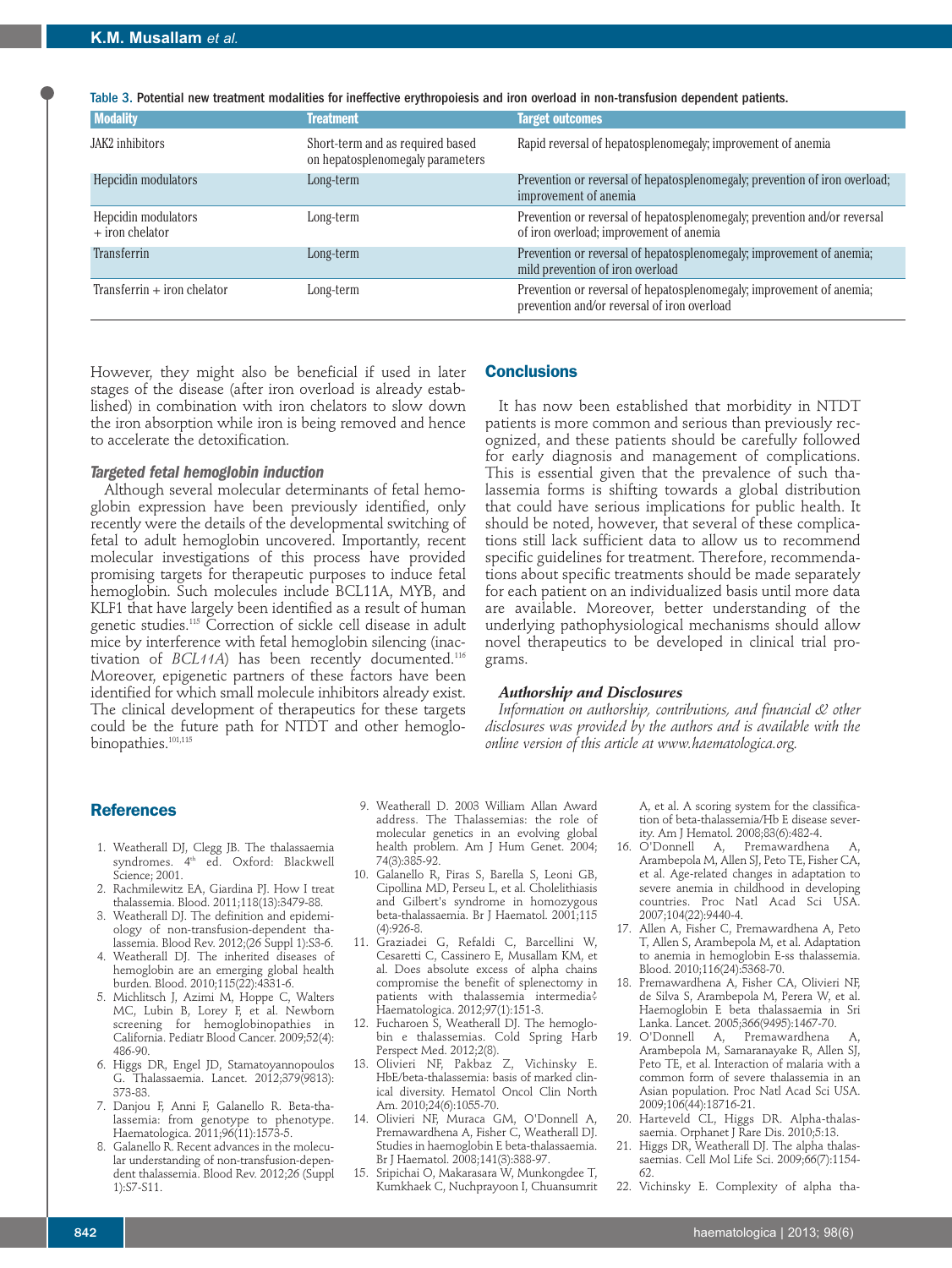lassemia: growing health problem with new approaches to screening, diagnosis, and therapy. Ann NY Acad Sci. 2010;1202:180-7.

- 23. Singer ST, Kim HY, Olivieri NF, Kwiatkowski JL, Coates TD, Carson S, et al. Hemoglobin H-constant spring in North America: an alpha thalassemia with frequent complications. Am J Hematol. 2009; 84(11):759-61.
- 24. Vichinsky E. Advances in the treatment of alpha-thalassemia. Blood Rev. 2012;26 (Suppl 1):S31-4.
- 25. Lal A, Goldrich ML, Haines DA, Azimi M, Singer ST, Vichinsky EP. Heterogeneity of hemoglobin H disease in childhood. N Engl J Med. 2011;364(8):710-8.
- 26. Taher A, Isma'eel H, Cappellini MD. Thalassemia intermedia: revisited. Blood Cells Mol Dis. 2006;37(1):12-20.
- 27. Rivella S. The role of ineffective erythropoiesis in non-transfusion-dependent thalassemia. Blood Rev. 2012;26 (1 Suppl):S12- 5.
- 28. Rivella S. Ineffective erythropoiesis and thalassemias. Curr Opin Hematol. 2009;16(3): 187-94.
- 29. Melchiori L, Gardenghi S, Rivella S. beta-Thalassemia: HiJAKing Ineffective Erythropoiesis and Iron Overload. Adv Hematol. 2010;2010:938640.
- 30. Taher AT, Musallam KM, Karimi M, El-Beshlawy A, Belhoul K, Daar S, et al. Overview on practices in thalassemia intermedia management aiming for lowering complication rates across a region of endemicity: the OPTIMAL CARE study. Blood. 2010;115(10):1886-92.
- 31. Haidar R, Mhaidli H, Taher AT. Paraspinal extramedullary hematopoiesis in patients with thalassemia intermedia. Eur Spine J. 2010;19(6):871-8.
- 32. Musallam KM, Taher AT, Duca L, Cesaretti C, Halawi R, Cappellini MD. Levels of growth differentiation factor-15 are high and correlate with clinical severity in transfusion-independent patients with beta thalassemia intermedia. Blood Cells Mol Dis. 2011;47(4):232-4.
- 33. Gardenghi S, Marongiu MF, Ramos P, Guy E, Breda L, Chadburn A, et al. Ineffective erythropoiesis in beta-thalassemia is characterized by increased iron absorption mediated by down-regulation of hepcidin and up-regulation of ferroportin. Blood. 2007;109(11): 5027-35.
- 34. Ginzburg Y, Rivella S. beta-thalassemia: a model for elucidating the dynamic regulation of ineffective erythropoiesis and iron metabolism. Blood. 2011;118(16):4321-30.
- 35. Rivella S, Nemeth E, Miller JL. Crosstalk Erythropoiesis Metabolism. Adv Hematol. 2010;2010. pii: 317095.
- 36. Musallam KM, Cappellini MD, Taher AT. Iron overload in beta-thalassemia intermedia: an emerging concern. Curr Opin Hematol. 2013;20(3):187-92.
- 37. Musallam KM, Cappellini MD, Wood JC, Taher AT. Iron overload in non-transfusiondependent thalassemia: a clinical perspective. Blood Rev. 2012;26 (Suppl 1):S16-9.
- 38. Casanovas G, Vujic Spasic M, Casu C, Rivella S, Strelau J, Unsicker K, et al. The murine growth differentiation factor 15 is not essential for systemic iron homeostasis in phlebotomized mice. Haematologica. 2013;98(3):444-7.
- 39. Tanno T, Rabel A, Lee YT, Yau YY, Leitman SF, Miller JL. Expression of growth differentiation factor 15 is not elevated in individuals with iron deficiency secondary to volunteer

blood donation. Transfusion. 2010;50(7): 1532-5.

- 40. Origa R, Galanello R, Ganz T, Giagu N, Maccioni L, Faa G, et al. Liver iron concentrations and urinary hepcidin in beta-thalassemia. Haematologica. 2007;92(5):583-8.
- 41. Taher A, Musallam KM, El Rassi F, Duca L, Inati A, Koussa S, et al. Levels of non-transferrin-bound iron as an index of iron overload in patients with thalassaemia intermedia. Br J Haematol. 2009;146(5):569-72.
- 42. Taher AT, Porter J, Viprakasit V, Kattamis A, Chuncharunee S, Sutcharitchan P, et al. Deferasirox reduces iron overload significantly in nontransfusion-dependent thalassemia: 1-year results from a prospective, randomized, double-blind, placebo-controlled study. Blood. 2012;120(5):970-7.
- 43. Taher AT, Musallam KM, El-Beshlawy A, Karimi M, Daar S, Belhoul K, et al. Age-related complications in treatment-naive patients with thalassaemia intermedia. Br J Haematol. 2010;150(4):486-9.
- 44. Taher A, El Rassi F, Isma'eel H, Koussa S, Inati A, Cappellini MD. Correlation of liver iron concentration determined by R2 magnetic resonance imaging with serum ferritin in patients with thalassemia intermedia. Haematologica. 2008;93(10):1584-6.
- 45. Chen FE, Ooi C, Ha SY, Cheung BM, Todd D, Liang R, et al. Genetic and clinical features of hemoglobin H disease in Chinese patients. N Engl J Med. 2000;343(8):544-50.
- 46. Musallam KM, Cappellini MD, Wood JC, Motta I, Graziadei G, Tamim H, et al. Elevated liver iron concentration is a marker of increased morbidity in patients with beta thalassemia intermedia. Haematologica. 2011;96(11):1605-12.
- 47. Pakbaz Z, Fischer R, Fung E, Nielsen P, Harmatz P, Vichinsky E. Serum ferritin underestimates liver iron concentration in transfusion independent thalassemia patients as compared to regularly transfused thalassemia and sickle cell patients. Pediatr Blood Cancer. 2007;49(3):329-32.
- 48. Musallam KM, Motta I, Salvatori M, Fraquelli M, Marcon A, Taher AT, et al. Longitudinal changes in serum ferritin levels correlate with measures of hepatic stiffness in transfusion-independent patients with beta-thalassemia intermedia. Blood Cells Mol Dis. 2012;49(3-4):136-9.
- 49. Maakaron JE, Cappellini MD, Graziadei G, Ayache JB, Taher AT. Hepatocellular carcinoma in hepatitis-negative patients with thalassemia intermedia: a closer look at the role of siderosis. Ann Hepatol. 2013;12(1):142-6.
- 50. Origa R, Barella S, Argiolas GM, Bina P, Agus A, Galanello R. No evidence of cardiac iron in 20 never- or minimally-transfused patients with thalassemia intermedia. Haematologica. 2008;93(7):1095-6.
- 51. Taher AT, Musallam KM, Wood JC, Cappellini MD. Magnetic resonance evaluation of hepatic and myocardial iron deposition in transfusion-independent thalassemia intermedia compared to regularly transfused thalassemia major patients. Am J Hematol. 2010;85(4):288-90.
- Roghi A, Cappellini MD, Wood JC, Musallam KM, Patrizia P, Fasulo MR, et al. Absence of cardiac siderosis despite hepatic iron overload in Italian patients with thalassemia intermedia: an MRI T2\* study. Ann Hematol. 2010;89(6):585-9.
- 53. Mavrogeni S, Gotsis E, Ladis V, Berdousis E, Verganelakis D, Toulas P, et al. Magnetic resonance evaluation of liver and myocardial iron deposition in thalassemia intermedia

and b-thalassemia major. Int J Cardiovasc Imaging. 2008;24(8):849-54.

- 54. Musallam KM, Cappellini MD, Taher AT. Evaluation of the 5mg/g liver iron concentration threshold and its association with morbidity in patients with beta-thalassemia intermedia. Blood Cells Mol Dis. 2013;51 (1):35-8.
- 55. Ziyadeh FN, Musallam KM, Mallat NS, Mallat S, Jaber F, Mohamed AA, et al. Glomerular Hyperfiltration and Proteinuria in Transfusion-Independent Patients with beta-Thalassemia Intermedia. Nephron Clin Pract. 2012;121(3-4):c136-c43.
- 56. Eldor A, Durst R, Hy-Am E, Goldfarb A, Gillis S, Rachmilewitz EA, et al. A chronic hypercoagulable state in patients with betathalassaemia major is already present in childhood. Br J Haematol. 1999;107(4):739- 46.
- 57. Eldor A, Rachmilewitz EA. The hypercoagulable state in thalassemia. Blood. 2002;99(1):36-43.
- 58. Cappellini MD, Musallam KM, Poggiali E, Taher AT. Hypercoagulability in non-transfusion-dependent thalassemia. Blood Rev. 2012;26 (1 Suppl):S20-3.
- 59. Ataga KI, Cappellini MD, Rachmilewitz EA. Beta-thalassaemia and sickle cell anaemia as paradigms of hypercoagulability. Br J Haematol. 2007;139(1):3-13.
- 60. Musallam KM, Taher AT. Thrombosis in thalassemia: why are we so concerned? Hemoglobin. 2011;35(5-6):503-10.
- 61. Cappellini MD, Motta I, Musallam KM, Taher AT. Redefining thalassemia as a hypercoagulable state. Ann NY Acad Sci. 2010;1202:231-6.
- 62. Borgna Pignatti C, Carnelli V, Caruso V, Dore F, De Mattia D, Di Palma A, et al. Thromboembolic events in beta thalassemia major: an Italian multicenter study. Acta Haematol. 1998;99(2):76-9.
- 63. Cappellini MD, Robbiolo L, Bottasso BM, Coppola R, Fiorelli G, Mannucci AP. Venous thromboembolism and hypercoagulability in splenectomized patients with thalassaemia intermedia. Br J Haematol. 2000;111 (2):467-73.
- 64. Taher A, Isma'eel H, Mehio G, Bignamini D, Kattamis A, Rachmilewitz EA, et al. Prevalence of thromboembolic events among 8,860 patients with thalassaemia major and intermedia in the Mediterranean area and Iran. Thromb Haemost. 2006;96 (4):488-91.
- 65. Taher AT, Musallam KM, Karimi M, El-Beshlawy A, Belhoul K, Daar S, et al. Splenectomy and thrombosis: the case of thalassemia intermedia. J Thromb Haemost. 2010;8(10):2152-8.
- 66. Musallam KM, Taher AT, Karimi M, Rachmilewitz EA. Cerebral infarction in beta-thalassemia intermedia: Breaking the silence. Thromb Res. 2012;130(5):695-702.
- 67. Musallam KM, Nasreddine W, Beydoun A, Hourani R, Hankir A, Koussa S, et al. Brain positron emission tomography in splenectomized adults with beta-thalassemia intermedia: uncovering yet another covert abnormality. Ann Hematol. 2012;91(2):235-41.
- 68. Musallam KM, Beydoun A, Hourani R, Nasreddine W, Raad R, Koussa S, et al. Brain magnetic resonance angiography in splenectomized adults with beta-thalassemia intermedia. Eur J Haematol. 2011;87(6):539-46.
- 69. Farmakis D, Aessopos A. Pulmonary hypertension associated with hemoglobinopathies: prevalent but overlooked. Circulation. 2011;123(11):1227-32.
- 70. Parent F, Bachir D, Inamo J, Lionnet F, Driss